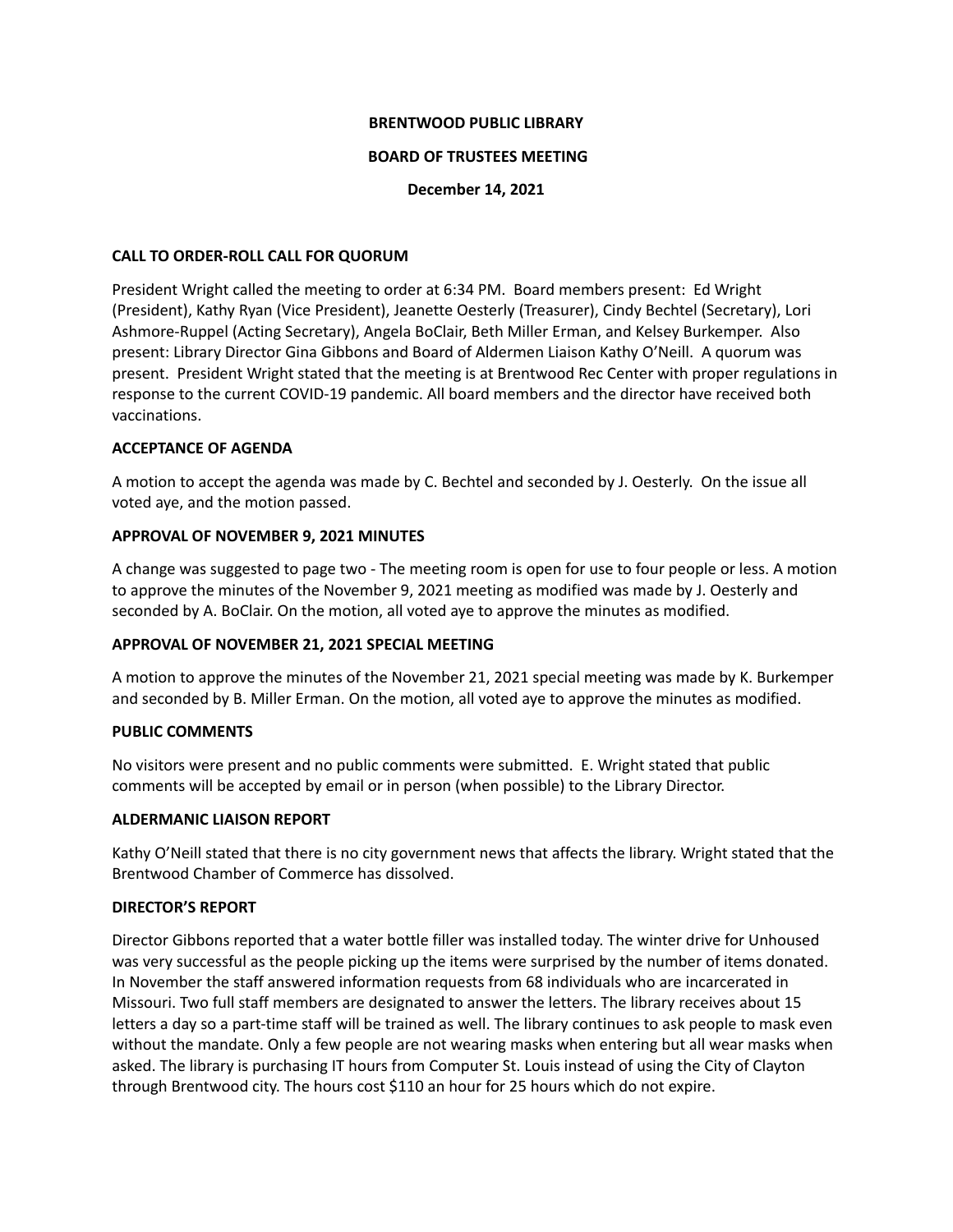### **OLD BUSINESS**

Accounting: The city has billed 4 months rent but needs to bill 3 more months. The city has not billed for utilities but the library will receive one at the end of the year. Next year the utilities will be billed the same cost each month. The bill at the accounting firm was down to \$800 because the library only calls when needed as Hilary has taken over the bookkeeping role.

Safety Plan: Susan from the staff joined the committee to express the staffs' safety concerns. C. Bechtel contacted the fire department to talk fire safety - how to use fire extinguishers and exit strategy. The committee reached out to Major Hawkins to do a safety assessment and address staff concerns. The staff would like guidance on how to handle patrons that threaten to deescalate the situation. The committee will meet again on January 10.

Library Re-opening: This committee will be dissolved.

Library Facilities: The facilities committee chose a firm and met to discuss the plan and clarify any questions. The firm will come back with a price which the subcommittee will discuss and bring to the board. A special zoom meeting may be required to approve. The library will meet with the city in the early phase of the plan with the firm when the contract is complete.

Handbook: The board discussed updating paid holidays. A motion to add two paid holidays, Juneteenth and Indigenous People's day and to close (not paid holiday) on Mother's Day, Sunday before Memorial Day, Father's Day and Sunday before Labor Day was made by B. Miller Erman and seconded by C. Bechtel. Seven voted yes and one abstained.

The policy on education benefits was discussed. The suggestion is to add a line that says the employee must stay at the library for a calendar year after finishing education or repay the last calendar year tuition. The board will take action at the January meeting.

Library Vaccination Mandate: The city of Brentwood allowed the library to use their vaccination mandate policy. The city's four page mandate was condensed to one page. The mandate was discussed and questions were raised concerning exemptions, paid sick leave for vaccination reactions and future booster requirements. The next step is to ask the lawyer to review the policy and possible exemption language.

Budget 2022: A motion to approve the budget as submitted was made by K. Burkemper and seconded by C. Bechtel. On the motion, all voted aye to approve the budget.

Board Goals 2022: The board discussed the 2022 goals. Under the goal to advocate for public libraries pro-actively add "To be aware of what's happening in Jefferson City and policy related to libraries." A motion to approve the 2022 goals as updated was made by K. Ryan and seconded by J. Oesterly. On the motion, all voted aye to approve board goals.

#### **TREASURER'S REPORT**

J. Oesterly reported that the balance sheet shows 1.6 million in the account. The library is within the budget on most accounts. The treasurer met with the city of Brentwood and asked for billing by the end of the year but probably will not receive those bills by December 31. The library is waiting to receive tax revenue but has to wait for the city to receive their revenue. The auditor will need a lot of documents to do the audit.